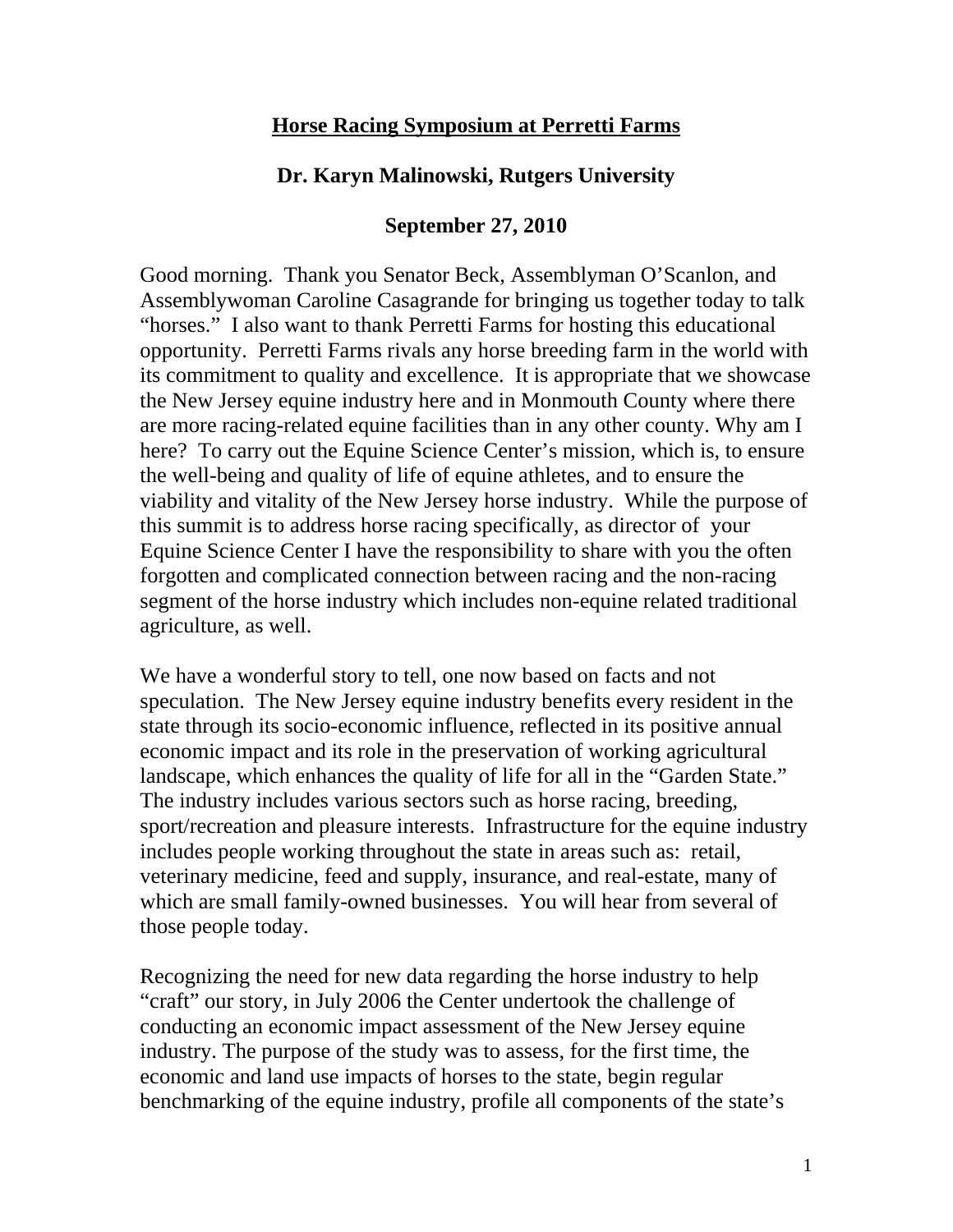equine industry (including pleasure and sport/recreation), and to go beyond a simple enumeration of the industry. A related motivation was to provide insight into the number of dollars, jobs, and agricultural acres or rural open space that would be put at risk if the state's four racing venues were to disappear.

I would now like to share the highlights of the 2007 economic impact study with you. The New Jersey equine industry is valued at \$4 billion and generates \$1.1 billion (\$780 million due to racing) annually in positive impact on the state economy. It is responsible for 13,000 jobs, more than half of which are generated by racing-related interests such as racetracks and horse breeding and training facilities. Racing related wages total \$126 million with an additional \$35 million in wages paid by the non-racing sector. The New Jersey equine industry pays an estimated \$160 million annually in federal, state, and local taxes (\$85 million generated by equine operations and owners and \$75 million generated by New Jersey racetracks).

Equine animals total 42,500 horses; of this total, 12,500 (nearly 30%) are in racing-related activities. These include 8,200 standardbreds and 4,300 thoroughbreds that are either actively racing or are racing breeding stock.

Now let's talk about the land which has significant value to all in the most densely populated state in the nation. A total of 176,000 acres support 7200 equine facilities in New Jersey (700 racing-related) with 46,000 additional acres producing hay and forage on non-equine-related operations. Equinerelated acres represent more than one-fifth of the state's 790,000 acres remaining in agriculture. Add this to the non-equine related acres in production to grow food for New Jersey horses and one finds that almost 30% of the agricultural acres left in the Garden State are in existence because of horses.

Last year a separate Center analysis of preserved farmland in the state showed that only a small portion of acreage is actually in equine-related activity. The analysis determined that only eight percent of the acreage in the Farmland Preservation Program is used for horse-related activities.

On July 28 of this year, a collaborative study released by Rowan and Rutgers Universities estimated that the state had less than a million acres of open space left and could be totally built up by 2050. The report also stated that between 1986 and 2007, one-quarter of the state's farmland was lost to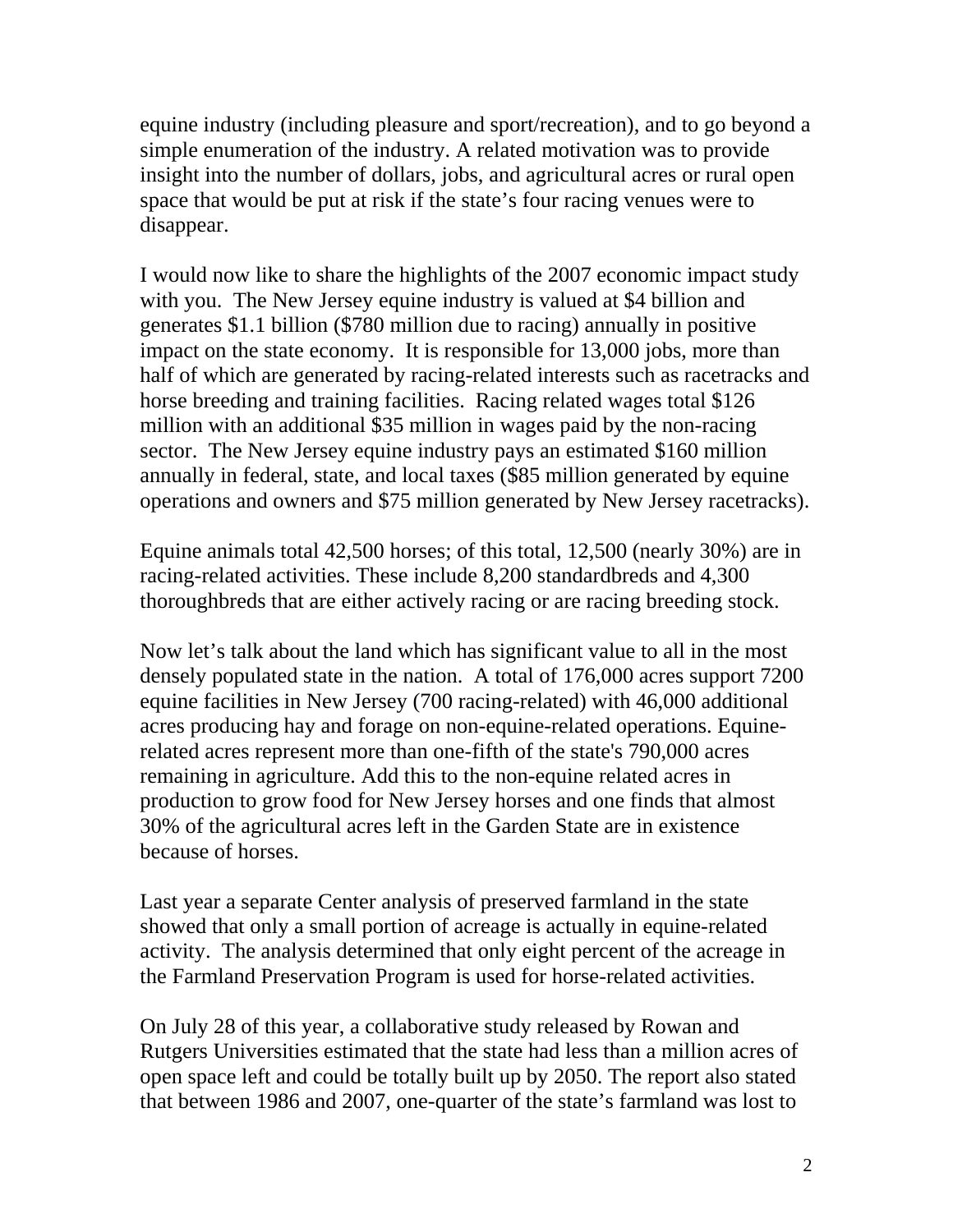development. The preservation of working agriculture landscape is absolutely necessary to New Jersey's quality of life if indeed our intent is not to "build out" the state. This reinforces the argument that the state stands to lose this farmland to development (up to 56,000 acres) if racing is no longer viable.

Racing is not the only equine discipline that will lose if New Jersey racing diminishes. Sport competition and recreational horse owners stand to suffer as will traditional agricultural interests such as grain, hay, and straw farmers who continue to survive and maintain open space because their major customers are horse owners. Many horse racing advocates argue that the most important impact of diminished racing would be the collapse of critical mass in specialized support industries like facility construction, advanced veterinary care, or feed and supply stores. Troubles among equine-specific suppliers could increase costs or reduce availability of inputs to the sport horse/competition segment of the industry – even though most individual equine owners do not engage in direct transactions with racetracks or racehorse breeders. The ultimate result could be a vicious cycle of equine industry decline.

The Garden State stands to lose the greatest portion of its premier agribusiness if racing-related training and breeding farms leave New Jersey. The fact remains that horse racing is the economic driving engine of the entire horse industry in New Jersey and is extremely valuable to the quality of life in the form of agricultural working landscape that benefits all residents of New Jersey. If racing interests no longer find farming in New Jersey a viable option, they will seek alternative locations, taking with them their financial contributions and leaving in their wake joblessness and a scenic vista of preserved but unproductive land; a fiscal burden to the community that helped to preserve it.

Without a long-term vision for the sustainability of horse racing in New Jersey, owners, trainers, and breeders who currently are invested in its infrastructure will leave en masse for other locations.

I urge the legislature to work with racing industry representatives, to identify and implement in the short and long term source(s) of revenue needed to ensure the future of racing in the Garden State. Irrespective of revenue sources, the racing industry needs to invest a portion of dollars in things besides purses to ensure continued viability. These include: marketing of